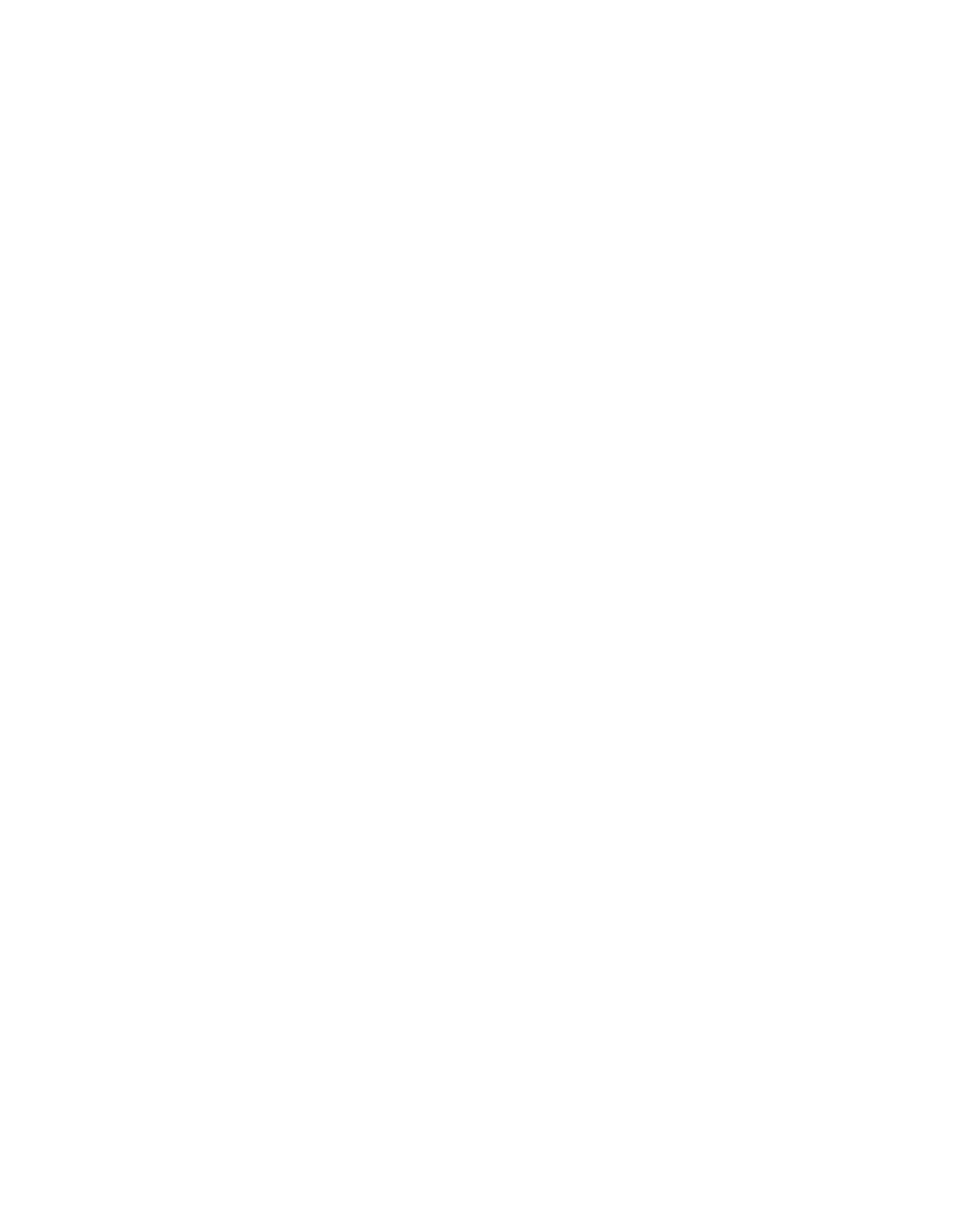4.  $cl(A^{c}) = (int(A))^{c}$ , 5.  $cl(A) = int(A)$   $fr(A)$ .

**Definition 2.3** *Let X* and *Y be two non empty set,*  $f: X \rightarrow Y$  *be a function,*  $A \in N(X)$  *and*  $B \in N(Y)$ . *Then, we have* (Salama ve ark., 2014).

**1.** Image of A under  $f$  is defined by

$$
f(A) = \{ \langle y, f(\mu_A)(y), (1 - f(1 - \sigma_A))(y), (1 - f(1 - v_A))(y) \rangle : y \in Y \}
$$

where

$$
f(\mu_A)(y) = \begin{cases} \sup_{x \in f^{-1}(y)} \mu_A(x), & f^{-1}(y) \neq \emptyset, \\ 0, & f^{-1}(y) = \emptyset, \end{cases}
$$

$$
(1 - f(1 - \sigma_A))(y) = \begin{cases} \inf_{x \in f^{-1}(y)} \sigma_A(x), & f^{-1}(y) \neq \emptyset, \\ 1, & f^{-1}(y) = \emptyset, \end{cases}
$$

$$
(1 - f(1 - v_{A}))(y) = \begin{cases} \inf_{x \in f^{-1}(y)} v_{A}(x), & f^{-1}(y) \neq \emptyset, \\ 1, & f^{-1}(y) = \emptyset. \end{cases}
$$

**2.** Pre-image *B* under *f* is defined by

$$
f^{-1}(B) = \{ \langle x, f^{-1}(\mu_B)(x), f^{-1}(\sigma_B)(x), f^{-1}(\nu_B)(x) \rangle : x \in X \}.
$$

**Theorem 2.2** *Let*  $f: X \to Y$  *be a function,*  $A_1, A_2 \in N(X)$  *and*  $B_1, B_2 \in N(Y)$ *. Then followings are provided:* (Salama ve ark., 2014).

- 1. If  $A_1 \mid A_2$ , then  $f(A_1) \mid f(A_2)$ ,
- 2. A  $\int f^{-1}(f(A))$  (If f is an injective function, then equality holds.),
- 3. If  $B_1 \mid B_2$ , then  $f^{-1}(B_1) \mid f^{-1}(B_2)$ 1 1  $f^{-1}(B_1)$   $\Big| f^{-1}(B_2)$ ,

4.  $f(f^{-1}(B)) \mid B$  (If f is surjective function, then equality holds.) (If f is a injective function, then equality holds).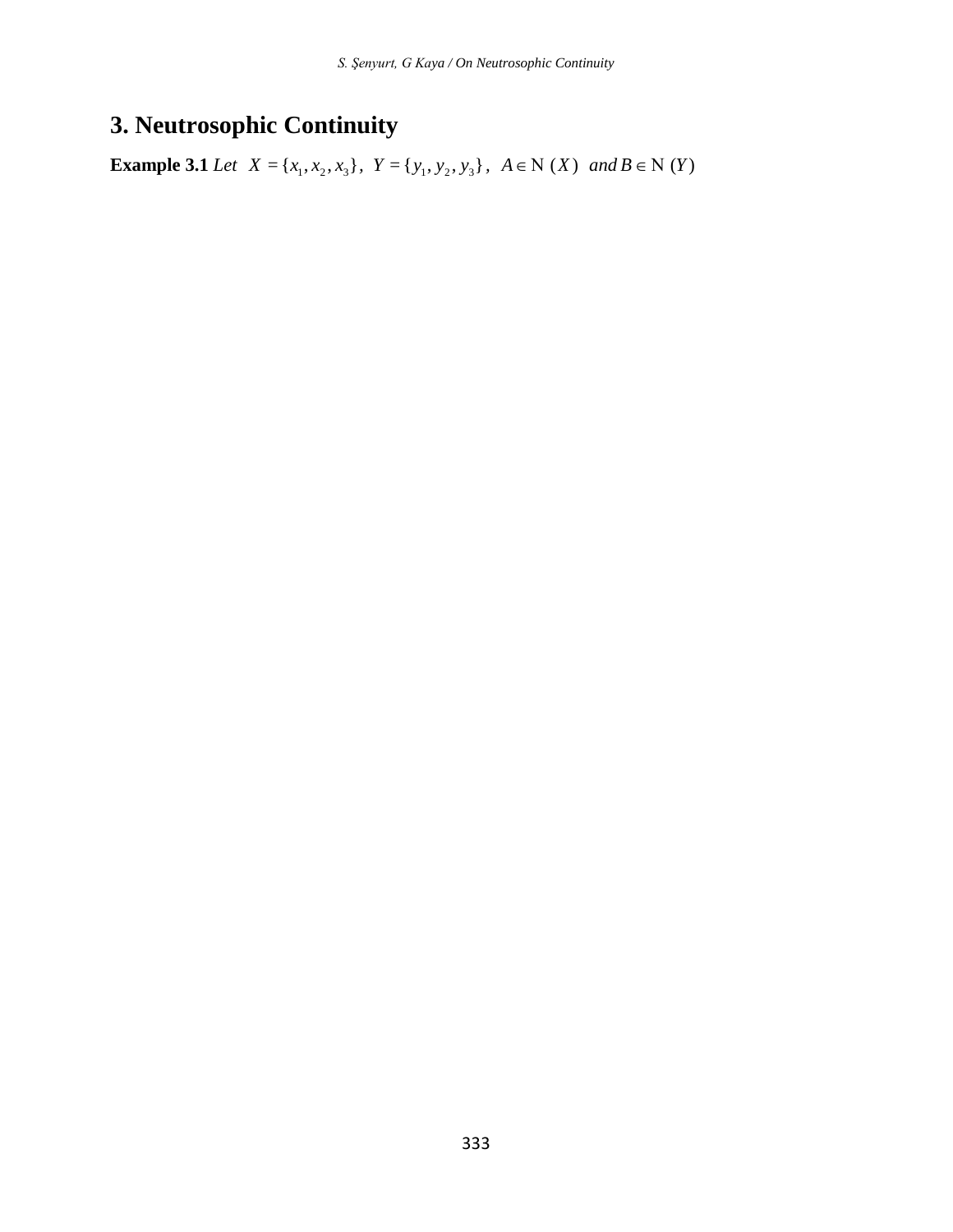Let  $A \in \kappa(\tau)$ . Then we have  $f^{-1}(A) \in \kappa(\tau)$ .  $f^{-1}(A)$  set is neutrosophic closed set because of  $f^{-1}$  is neutrosophic closed. Thence,  $f^{-1}$  function is neutrosophic continuous.

**Theorem 3.3** *Let*  $(X, \tau)$  *and*  $(Y, \sigma)$  *be two neutrosophic topological spaces and*  $f: X \rightarrow Y$ *be a function. Then, f is a neutrosophic continuous function if and only if*  $f(cl(A))| cl(f(A))$ *for all*  $A \in N(X)$ *.* 

*Proof.*  $(\Rightarrow)$ : Let  $A \in N(X)$  and f be a neutrosophic continuous function. From Theorem 2.1*,* we know that

 $A \mid cl(A) \Rightarrow f(A) \mid cl(f(A))$ 

Then, apploying 2 Theorem 2.2 , we have

 $A \mid f^{-1}(f(A)) \mid f^{-1}(cl(f(A)))$  and  $cl(A) \mid cl(f^{-1}(cl(f(A))))$ .

*Because*  $f$  *is a neutrosophic continuous function and*  $cl(f(A))$  *is a neutrosophic closed set,* we know  $cl(f^{-1}(cl(f(A))) = f^{-1}(cl(f(A))).$ Hence,  $f(cl(A) \mid cl(f(A))$ .

( $\Leftarrow$ ): Let  $f(cl(A))| cl(f(A))$  for all  $A \in N(X)$ .  $F \in \kappa(\sigma)$  is given. Then,  $cl(f(f^{-1}(F))) \mid cl(F) = F$  and so  $f^{-1}(F) \in \kappa(\tau)$ . From Theorem 3.2, f is a neutrosophic continuous function.

**Theorem 3.4** *Let*  $(X, \tau)$  *and*  $(Y, \sigma)$  *be two neutrosophic topological spaces,*  $f: X \rightarrow Y$  *be a function. Then, f is a neutrosophic continuous function if and only if*  $cl(f^{-1}(B)) | f^{-1}(cl(B))$ *for all*  $B \in N(Y)$ *.* 

( $\subset$ ): Let  $A \in \kappa(\tau)$ . Then we have  $f^{-1}(A) \in \kappa(\tau)$ <br>
of  $f^{-1}$  is neutrosophic closed. Thence,  $f^{-1}$  functi<br>
Theorem 3.3 Let  $(X, \tau)$  and  $(Y, \sigma)$  be two net<br>
be a function. Then, f is a neutrosophic continue<br>
for all *Proof.*  $(\Rightarrow)$ : Let  $B \in N(Y)$  and f be a neutrosophic continuous fonction. From Theorem 2.2 and Theorem 2.1, we have  $f^{-1}(B) \left| f^{-1}(cl(B)) \right|$ . Then,  $cl(f^{-1}(B)) \left| cl(f^{-1}(cl(B))) \right|$ . Because we know  $cl(B) \in \kappa(\sigma)$  by Theorem 3.2,  $f^{-1}(cl(B)) \in \kappa(\tau)$ . Thus,  $cl(f^{-1}(B)) \mid cl(f^{-1}(cl(B))) = f^{-1}(cl(B)).$ 

 $(\Leftarrow):$  Let  $cl(f^{-1}(B)) | f^{-1}(cl(B) \text{ for all } B \in N (Y)$ .  $F \in \kappa(\sigma)$  is given. Then,  $cl(f^{-1}(F)) \mid f^{-1}(cl(F)) = f^{-1}(F).$ 

From Theorem 3.2, f is a neutrosophic continuous function.

**Theorem 3.5**  $(X, \tau)$  and  $(Y, \sigma)$  be two neutrosophic topological spaces,  $f:(X,\tau) \to (Y,\sigma)$  be a bijective function. *f* is neutrosophic continuous if and only if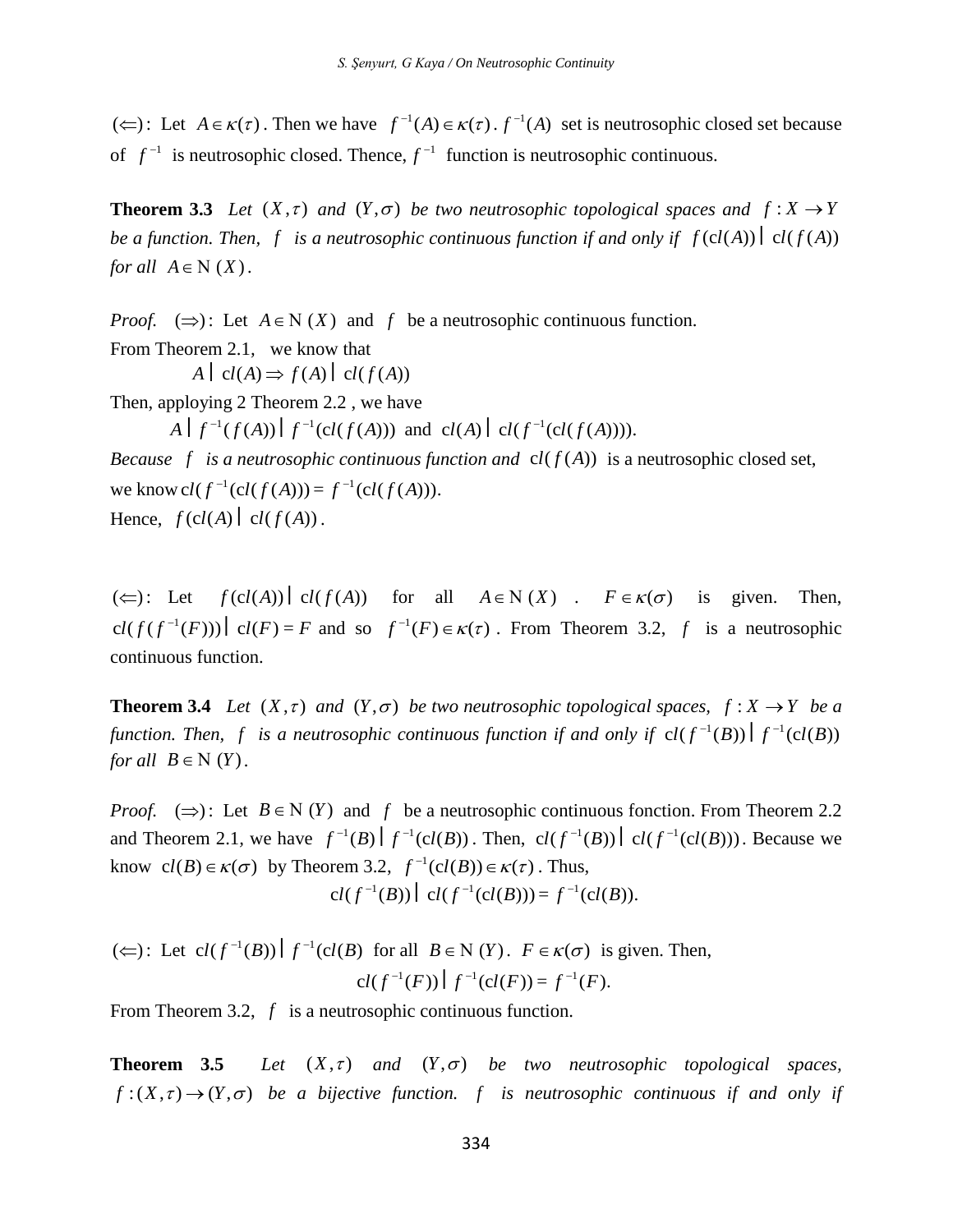*for all*  $A \in N(X)$ *.* 

fint( $f(A)$ )  $f$  (int( $A$ ))  $f$  (int( $A$ ))  $f$  (or all  $A \in N(X)$  and  $f$  be a bif  $f(A) = B$  is given. From Theorem 2.2 and Theorem  $f(A) = B$  is given. From Theorem 2.2 and Theorem  $f^{-1}(int(B))$ ]  $int(A)$ . Here,  $f^{-1}(int(B))$   $f(f^{-1}(int(B))$ ] *Proof.*  $(\Rightarrow)$ : Let,  $A \in N(X)$  and f be a bijective and neutrosophic continuous function.  $f(A) = B$  is given. From Theorem 2.2 and Theorem 2.1 we know that  $f^{-1}(int(B)) | f^{-1}(B)$ . Since f is an injective function we know  $f^{-1}(B) = A$ , so that  $f^{-1}(int(B)) | A$ . Therefore,  $int ( f^{-1} (int(B))) \mid int(A).$  Here,  $f^{-1}(int(B)) \in \tau$  and  $f^{-1}$ (int(B)) int(A) then,  $f(f^{-1}(int(B)) | f(int(A))$ . Since f is a surjective function we know that  $f(f^{-1}(int(B))) = int(B)$ . Hence,  $int(f(A)) | f(int(A))$ .

 $(\Leftarrow):$  Let  $int(f(A)) | f(int(A))$  for all  $A \in N(X)$ . Because  $V \in \sigma$ , f is surjective we know that  $V = int(V) = int(f(f^{-1}(V))) | (f(int(f^{-1}(V))). f^{-1}(V)) | int(f^{-1}(V))$  then  $f^{-1}(V) \in \tau$  by injective  $f$ . Hence,  $f$  is a neutrosophic continuous function.

**Theorem 3.6** *Let*  $(X, \tau)$  *and*  $(Y, \sigma)$  *be two neutrosophic topological spaces and*  $f: X \rightarrow Y$ be a function. Then, f is a neutrosophic continuous function if and only if  $f^{-1}$ (int(B)) | int( $f^{-1}(B)$ ) for all  $B \in N(Y)$ .

*Proof.*  $(\Rightarrow)$ : Let  $B \in N$  (*Y*) and *f* be a neutrosophic continuous function.  $int(B) | B \Rightarrow f^{-1}(int(B)) | f^{-1}(B) \Rightarrow int(f^{-1}(int(B)) | int(f^{-1}(B))|$ Since  $int(B) \in \sigma$  and  $f^{-1}(int(B)) \in \tau$ . So that,  $int(f^{-1}(int(B))) = f^{-1}(int(B))$   $int(f^{-1}(B))$ .

 $(\Leftarrow):$  Let  $f^{-1}(int(B))$   $int(f^{-1}(B))$  for all  $B \in N(Y)$  and  $G \in \tau$ . Then,  $f^{-1}(G)$  int( $f^{-1}(G)$ ) and  $f^{-1}(G) = \text{int}(f^{-1}(G))$  so that  $f^{-1}(G) \in \tau$ . Hence f is a neutrosophic continuous function.

**Theorem 3.7** *Let*  $(X, \tau)$  *and*  $(Y, \sigma)$  *be two neutrosophic topological spaces and*  $f: X \rightarrow Y$ be a bijective function. Then f is a neutrosophic continuous function if and only if  $f(f(r(A)) \mid fr(f(A))$  *for all*  $A \in N(X)$ *.* 

*Proof.*  $(\Rightarrow)$ : Let f is a bijective and neutrosophic continuous function and  $A \in N(X)$ . From Definition 2.2, we know that  $fr(A) = cl(A) \int (int(A))^c$ . Therefore, from Theorem 3.2, *f*( $int(A)$ )  $int(f(A))$  and from Theorem 3.5 we find  $f(cl(A)) | cl(f(A))$ . Hence,

$$
f(\text{fr}(A)) = f(\text{cl}(A) \text{ } (\text{int}(A))^c)
$$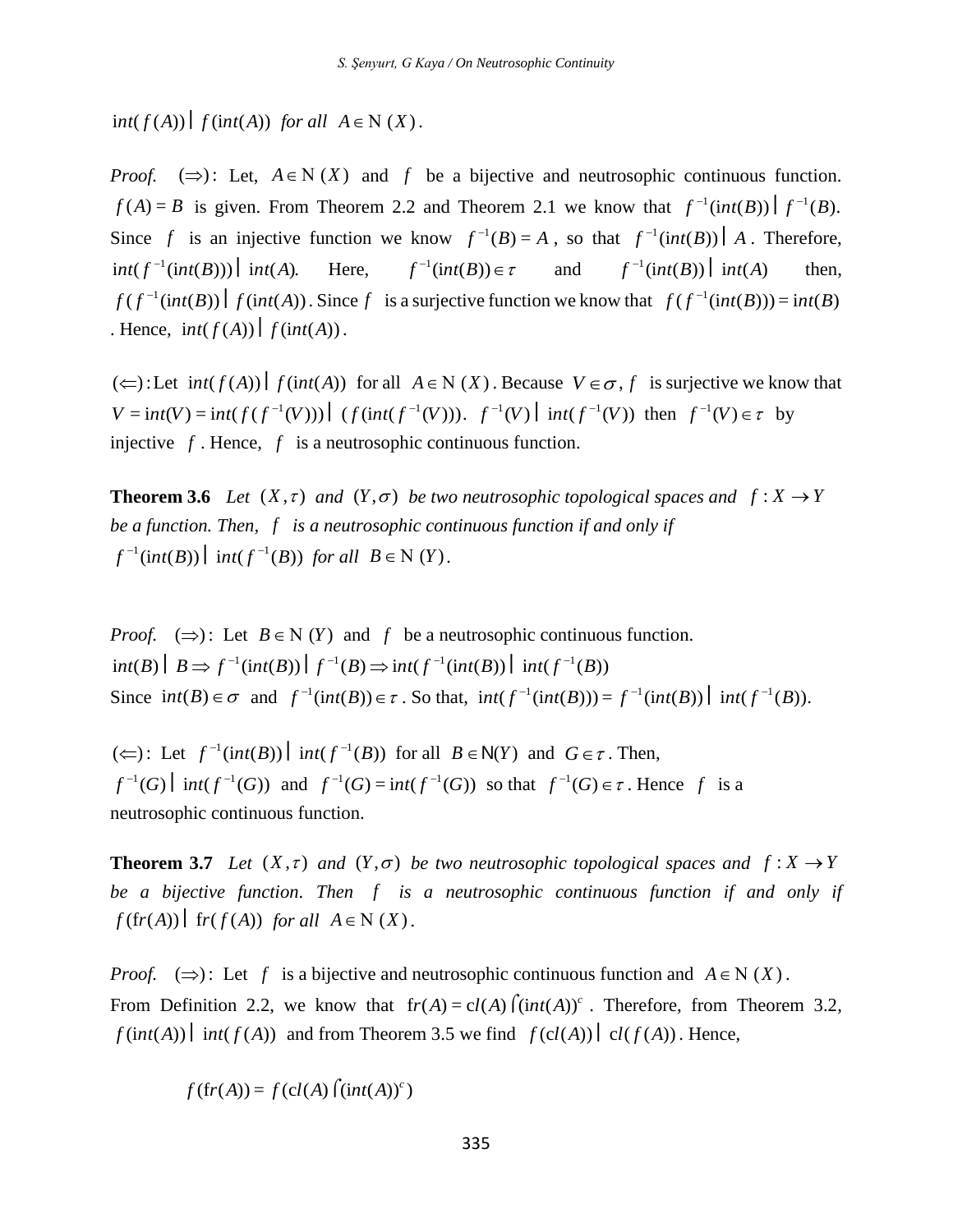$$
\begin{aligned} \n\mid f(cl(A)) \big( f((int(A))^c) \\ \n&= f(cl(A)) \big( f((int(A)))^c \\ \n&= fr(f(A)) \n\end{aligned}
$$

$$
(\Leftarrow): \text{Let } f(\text{fr}(A)) | \text{fr}(f(A)) \text{ for all } A \in \mathbb{N}(X).
$$

$$
f(\text{cl}(A)) = f(A) \text{f}(\text{fr}(A))
$$

$$
= f(A) \text{f}(\text{fr}(A))
$$

$$
| \text{f}(A) \text{f}(\text{fr}(A))
$$

$$
= \text{cl}(f(A))
$$

By Theorem 3.3 we find  $f$  is a neutrosophic continuous function.

**Theorem 3.8** *Let*  $(X, \tau)$  *and*  $(Y, \sigma)$  *be two neutrosophic topological spaces and*  $f: X \rightarrow Y$ be a bijective function. Then, f is a neutrosophic continuous function if and only if  $\int f^{-1}(B) f^{-1}(fr(B)) \text{ for all } B \in N(Y).$ 

*Proof.*  $(\Rightarrow)$ : Let f is a bijective and neutrosophic continuous function and  $B \in N(Y)$ . By Theorem 3.4 and Theorem 3.6, we know that  $cl(f^{-1}(B)) \left| f^{-1}(cl(B)) \right|$  and

$$
f^{-1}(int(B)) \Big| \quad int(f^{-1}(B)).
$$
  

$$
f^{-1}(fr(B)) = f^{-1}(cl(B) \int (int(B))^c)
$$
  

$$
= f^{-1}(cl(B)) \int f^{-1}((int(B))^c)
$$
  

$$
= f^{-1}(cl(B)) \int f^{(-1}(int(B)))^c
$$

From Theorem 3.3 and Theorem 3.6 we know  $cl(f^{-1}(B)) | f^{-1}(cl(B))$  and  $(int(f^{-1}(B)))^c \mid (f^{-1}(int(B)))^c$ ; hence,  $f^{-1}(B) \mid f^{-1}(fr(B))$ .

(⇔): Let 
$$
fr(f^{-1}(B)) | f^{-1}(fr(B))
$$
 for all  $B \in N(Y)$ . Then,  
 $fr(f^{-1}(B)) | f^{-1}(B) | f^{-1}(fr(B)) | f^{-1}(B)$ 

Hence,

$$
cl(f^{-1}(B)) | f^{-1}(fr(B)) | B)
$$
  
=  $f^{-1}(cl(B))$ 

From Theorem 3.4, f is a neutrosophic contiuous function.

**Definition 3.2** Let  $(X, \tau)$  and  $(Y, \sigma)$  be two neutrosophic topological spaces and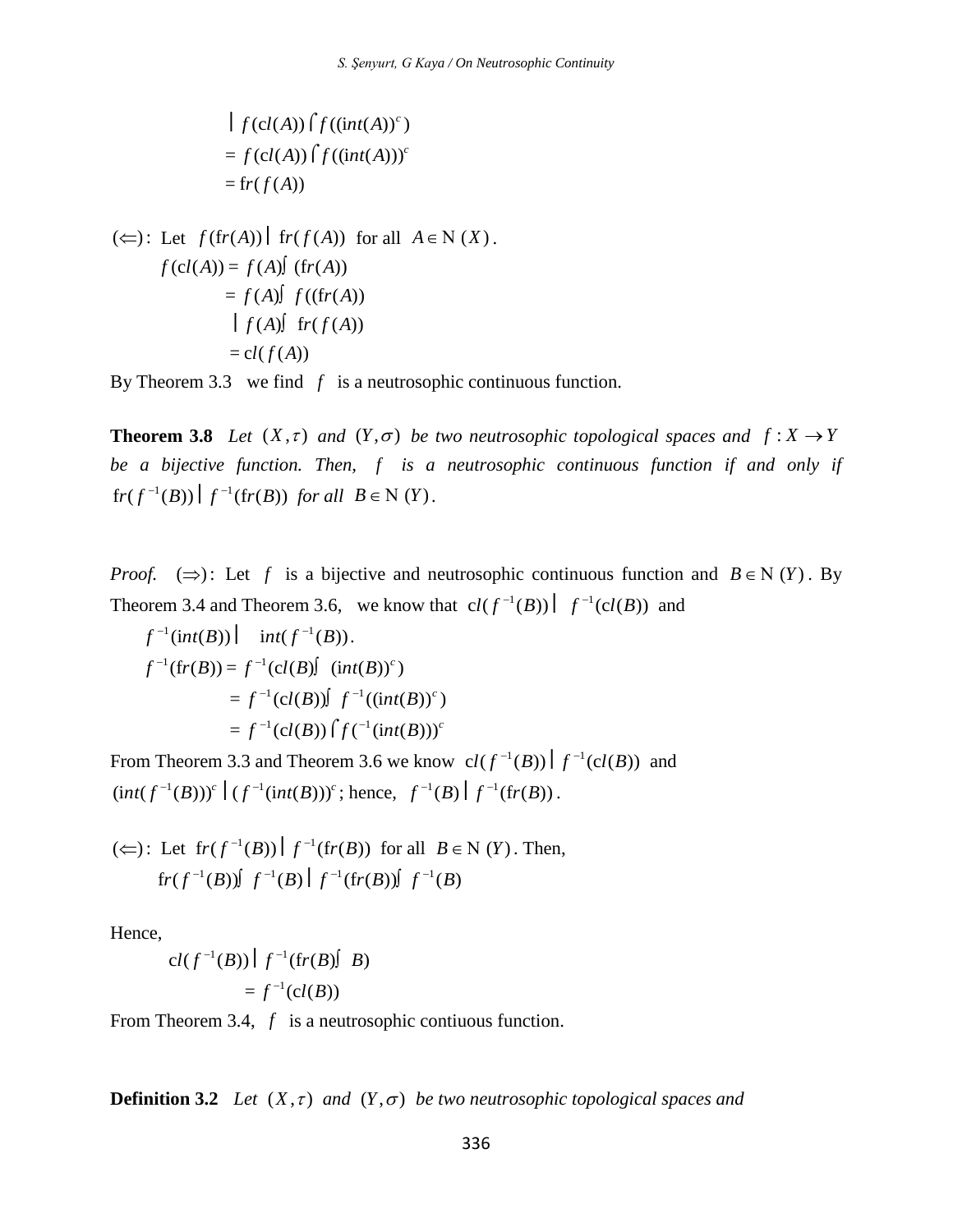$f:(X,\tau)\to(Y,\sigma)$  be a function.

- 1. If  $f(U) \in \sigma$  for all  $U \in \tau$ , then f is called a neutrosophic open function.
- 2. If  $f(F) \in \kappa(\sigma)$  for all  $F \in \kappa(\tau)$ , then f is called a neutrosophic closed function.

**Example 3.3** Let  $X = \{x_1, x_2\}$ ,  $Y = \{y_1, y_2\}$ ,  $A \in N(X)$ ,  $B \in N(Y)$  and  $f : X \to Y$  be a *function such that* 

 $A = {\langle x_1, 0.5, 0.4, 0.3 \rangle, \langle x_2, 0.7, 0.8, 0.2 \rangle},$ 

 $B = \{ \langle y_1, 0.1, 0.7, 0.6 \rangle, \langle y_2, 0.8, 0.9, 0.5 \rangle \},\$ 

and

 $f(x_1) = y_2$  and  $f(x_2) = y_1$ .

Then,  $\tau = {\{\widetilde{X}, \widetilde{\emptyset}, A\}}$  and  $\sigma = {\{\widetilde{Y}, \widetilde{\emptyset}, B\}}$  are two neutrosophic topological spaces. Therefore, *f* is a neutrosophic open function. But  $f$  is not a neutrosophic closed function.

**Theorem 3.9** Let  $(X, \tau)$  and  $(Y, \sigma)$  be two neutrosophic topological spaces and  $f: X \to Y$ be a neutrosophic continuous function. Then, f is a neutrosophic open function if and only if  $f(int(A))$   $\hat{o}$   $int(f(A))$  *for all*  $A \in N(X)$ *.* 

f :  $(X, \tau) \rightarrow (Y, \sigma)$  *be a function.*<br>
1. If  $f(U) \in \sigma$  for all  $U \in \tau$ , then f is c<br>
2. If  $f(F) \in \kappa(\sigma)$  for all  $F \in \kappa(\tau)$ , then<br>
Example 3.3 Let  $X = \{x_1, x_2\}$ ,  $Y = \{y_1, y_2\}$ ,  $A \in$ <br>
lunction such that<br>  $A = \{(x_1, 0.5$ *Proof.*  $(\Rightarrow)$ : Let  $f:(X, \tau) \rightarrow (Y, \sigma)$  be a neutrosophic continuous function and  $A \in N(X)$  $int(A) \hat{o} A$  $f(int(A)) \hat{o}$   $f(A)$  $int ( f(int(A))) \hat{o} int ( f(A) )$  $f(int(A)) \hat{o} int(f(A))$ .

 $(\Leftarrow)$ : Let  $f(int(A))$  ô  $int(f(A))$  for all  $A \in N(X)$ . If  $G \in X$  neutrosophic subset is a neutrosophic open function,  $f(G)$  is a subset of  $f(int(G))$ . So,  $f(G)$  is a neutrosophic open function.

**Theorem 3.10** *Let*  $(X, \tau)$  *and*  $(Y, \sigma)$  *be two neutrosophic topological spaces an*  $f : X \rightarrow Y$  *be a* bijective function. Then,  $f^{-1}$  is a neutrosophic continuous function if and only if  $f^{-1}$  is a *neutrosophic open function.*

*Proof.*  $(\Rightarrow)$ : Let  $U \in \sigma$  and *f* be a neutrosophic continuous function. Then, we have  $f^{-1}(G) = g(G)$ . Hence,  $f^{-1}$  is a neutrosohic open function.  $(\Leftarrow)$ : Let  $f^{-1}$  be a neutrosophic open function. Then, we have  $f^{-1}(U) \in \tau$  for all  $U \in \sigma$ . So,  $f^{-1}$  is a neutrosophic continuous function.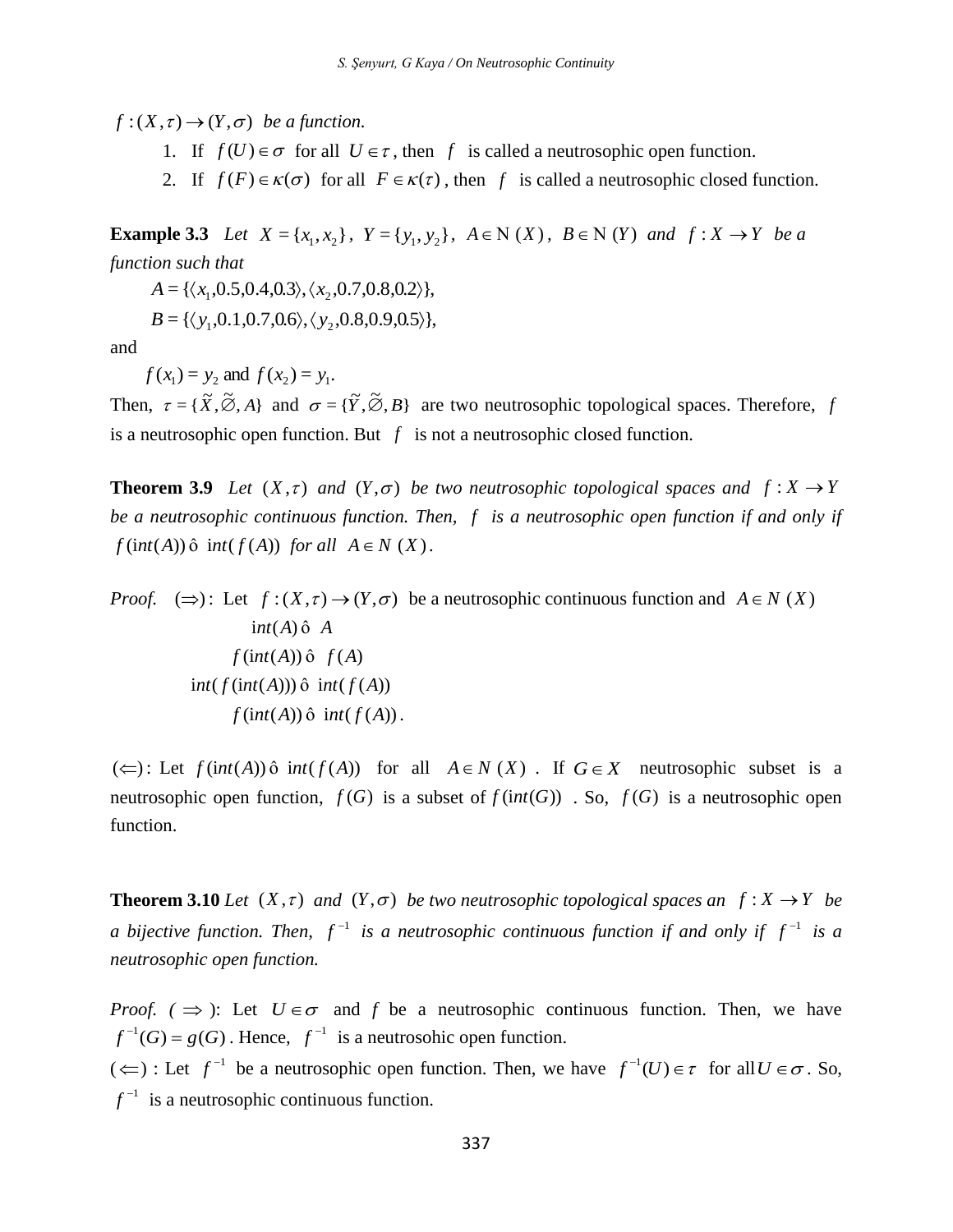**Theorem 3.11** Let  $(X, \tau)$  and  $(Y, \sigma)$  be two neutrosophic topological spaces an  $f: X \to Y$ *be a bijective function. Then,*  $f^{-1}$  *is a neutrosophic continuous function if and only if*  $f^{-1}$  *is a neutrosophic closed function.*

*Proof.*  $(\Rightarrow)$ : Let  $A \in \kappa(\sigma)$ . Then,  $f^{-1}(A) \in \kappa(\tau)$  is a neutrosophic continuous function, so  $f^{-1}(A)$  is a neutrosophic closed function. From Theorem 3.2, we have  $f^{-1}$  is a neutrosophic closed function.

 $(\Leftarrow)$ : Let  $A \in \kappa(\sigma)$ . Then  $f^{-1}(A) \in \kappa(\tau)$ .  $f^{-1}$  is a neutrosophic closed function, so  $f^{-1}(A)$  is a neutrosophic closed function. From Theorem 3.2 f *is* a neutrosophic continuous function.

**Definition 3.3** Let  $(X, \tau)$  and  $(Y, \sigma)$  be two neutrosophic topological spaces and  $f: X \to Y$ *be a function. If following conditions hold, then f is called neutrosophic homeomorphism*

- 1.  $f$  is a bijective function,
- 2.  $f$  is a neutrosophic continuous function,
- 3.  $f^{-1}$  is a neutrosophic continuous function.

**Example 3.5** *Let*  $X = \{x_1, x_2\}$ ,  $Y = \{y_1, y_2\}$  *and*  $A \in N(X)$  *and*  $B \in N(Y)$  *such that*  $A = \{ \langle x_1, 0.5, 0.4, 0.3 \rangle, \langle x_2, 0.7, 0.8, 0.2 \rangle \},$  ${B} = {\langle y_1, 0.1, 0.7, 0.6 \rangle, \langle y_2, 0.8, 0.9, 0.5 \rangle}.$ 

Then,  $\tau = {\{\widetilde{X}, \widetilde{\emptyset}, A\}}$  and  $\sigma = {\{\widetilde{Y}, \widetilde{\emptyset}, B\}}$  are two neurosophic topology over X and Y, respectively. Moreover, let  $f: X \to Y$  be a function such that  $f(x_1) = y_1$  and  $f(x_2) = y_2$ . It can be seen clearly that  $f$  is a neutrosophic homeomorphism.

**Theorem 3.12** *Let*  $(X, \tau)$  *and*  $(Y, \sigma)$  *be two neutrosophic topological spaces and*  $f: X \rightarrow Y$ *be a bijective function. Then f is a neutrosophic homeomorphism if and only if f is a neutrosophic continuous and neutrosophic closed function.*

*Proof.* Let *f* is a neutrosophic homeomorphism. From Definition 3.3 we know f is a neutrosophic continuous function. Then, from Theorem 3.10 we have  $f^{-1}$  is a neutrosophic closed function. So,  $(f^{-1})^{-1} = f$  is a neutrosophic closed function.

### **References**